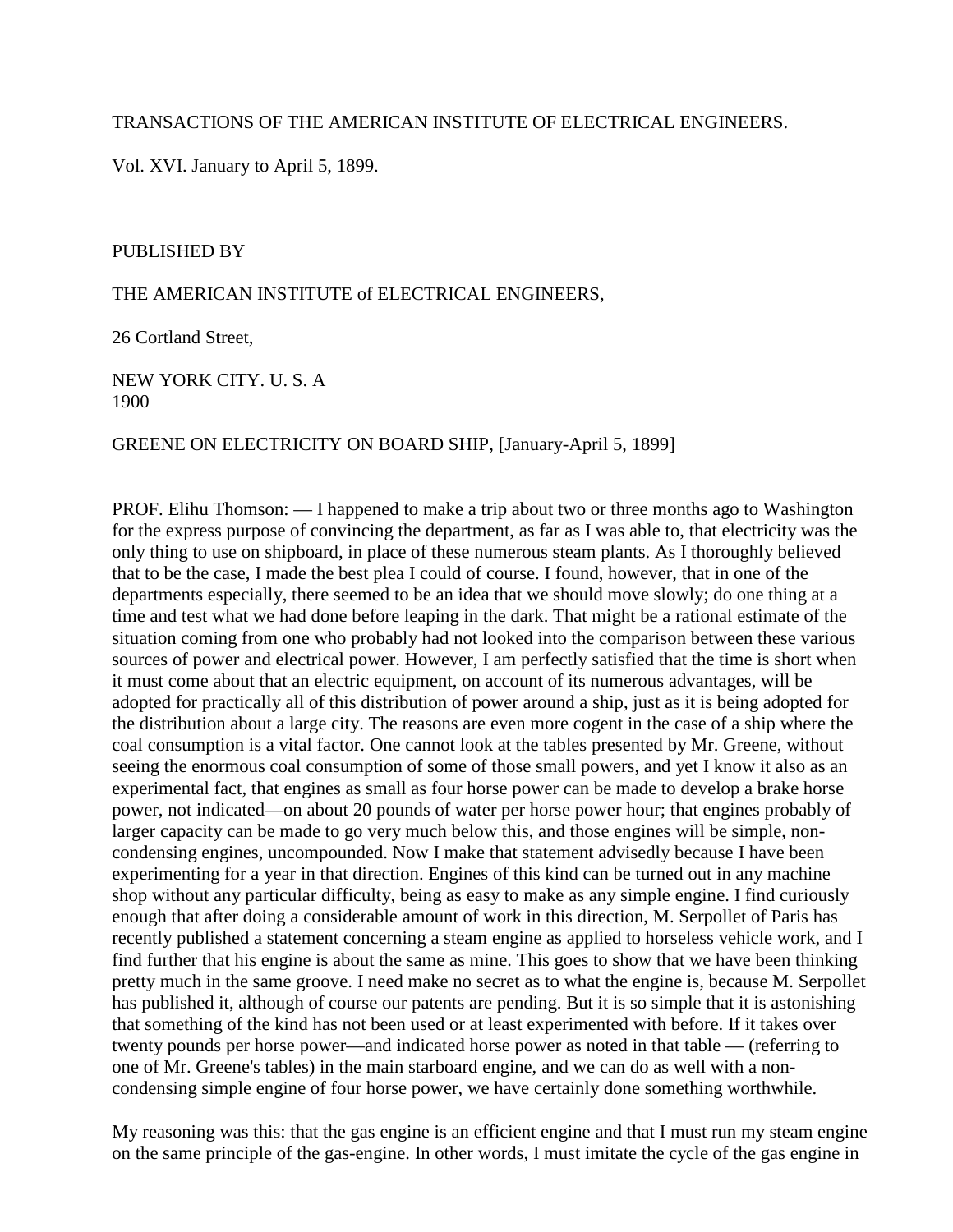steam, and then I would get high efficiency, with other advantages. If I represent an ordinary steam cylinder as an open-ended cylinder in Fig. 1, and put a piston P in that cylinder, well packed by rings, and either use a straight piston rod and guides in the ordinary way, or the connecting rod R jointed to the piston, we have the type of engine as it stands.

Now instead of reversing the motion of our steam as it enters back of the piston and throwing it back to the heated surfaces in exhausting, we are careful never to throw it back, but always let it go forward. We make an exhaust consisting of a number of holes uncovered by the piston at the extreme outward portion of its stroke as at E. The piston is moving slowly when it is out here near k and there is plenty of time, if the holes are made around the piston, to discharge all the steam. In order to use the steam superheated so as not to burn the valves or injure the engine, and we use somewhat superheated steam, or quite dry steam, we simply have here a poppet valve V which is raised by proper valve mechanism in time with the rotations of the crank.

The steam supply pipe from the steam generator is at s. Now let us see what we can get in this engine. In the first place let us suppose the engine cylinder has been exhausted of steam at **E** to atmospheric pressure. If we construct an indicator diagram, Fig. 2, calling base line atmospheric pressure, we reach the end of our stroke at *e*. Instead of letting the piston go all the way up to the end of the cylinder we can allow a clearance space which represents the clearance space in a gas engine. We can thus allow a certain compression; and the compression can nearly equal the boiler pressure, or it may fall below it. This seems to make but a slight difference. We have, therefore, adiabatic compression with a slight heating during the compression line along *e d.* Fig. 2, because the steam left in the cylinder is being driven up towards hot surfaces, those that have been heated by the live steam. Then we have valve *v* opened suddenly, and pressure risen to boiler pressure *g*. The valve *v* stays open but a very short time, and expansion takes place from *g* to *r*. The diagram resembles a gas engine diagram. What is left in the cylinder is again driven up and compressed. Now what is the result) There is a temperature gradient from one end of the cylinder to the other. The steam always coming in hot, cools off by expansion; by the time it gets to **E**: it is ready to go out. It sweeps out all water of condensation—explodes it out or blows it out, and what steam is left in the cylinder is driven back on hot surfaces, dried, superheated; the poppet valve opens and makes as it were an explosion of steam; remains open but a small time and expansion brings the pressure down again and so on. The engine with four cylinders, 2 1/2" in diameter, 3" stroke has given the result of 20 ½ pounds water per horse power hour.

Figures on following page.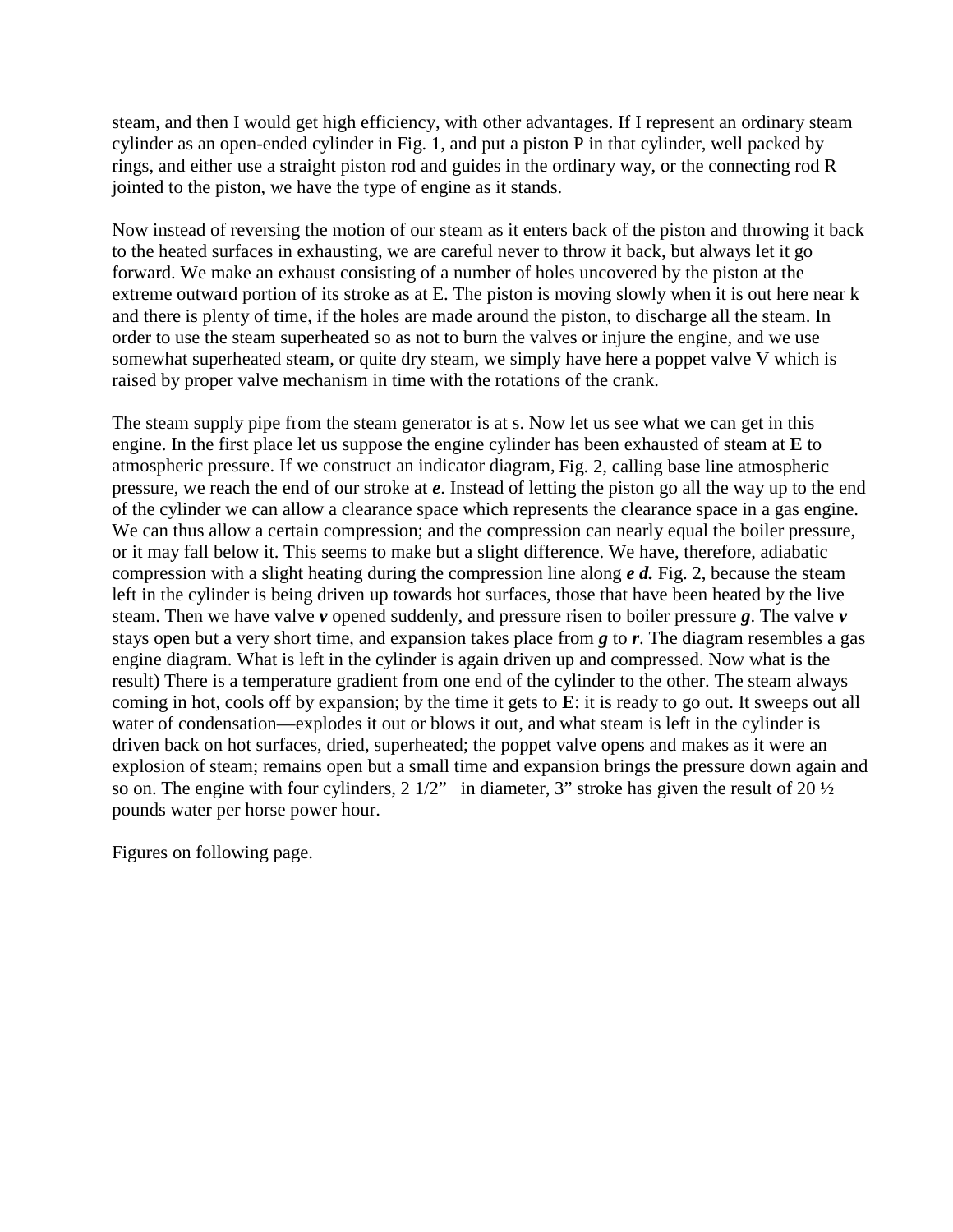

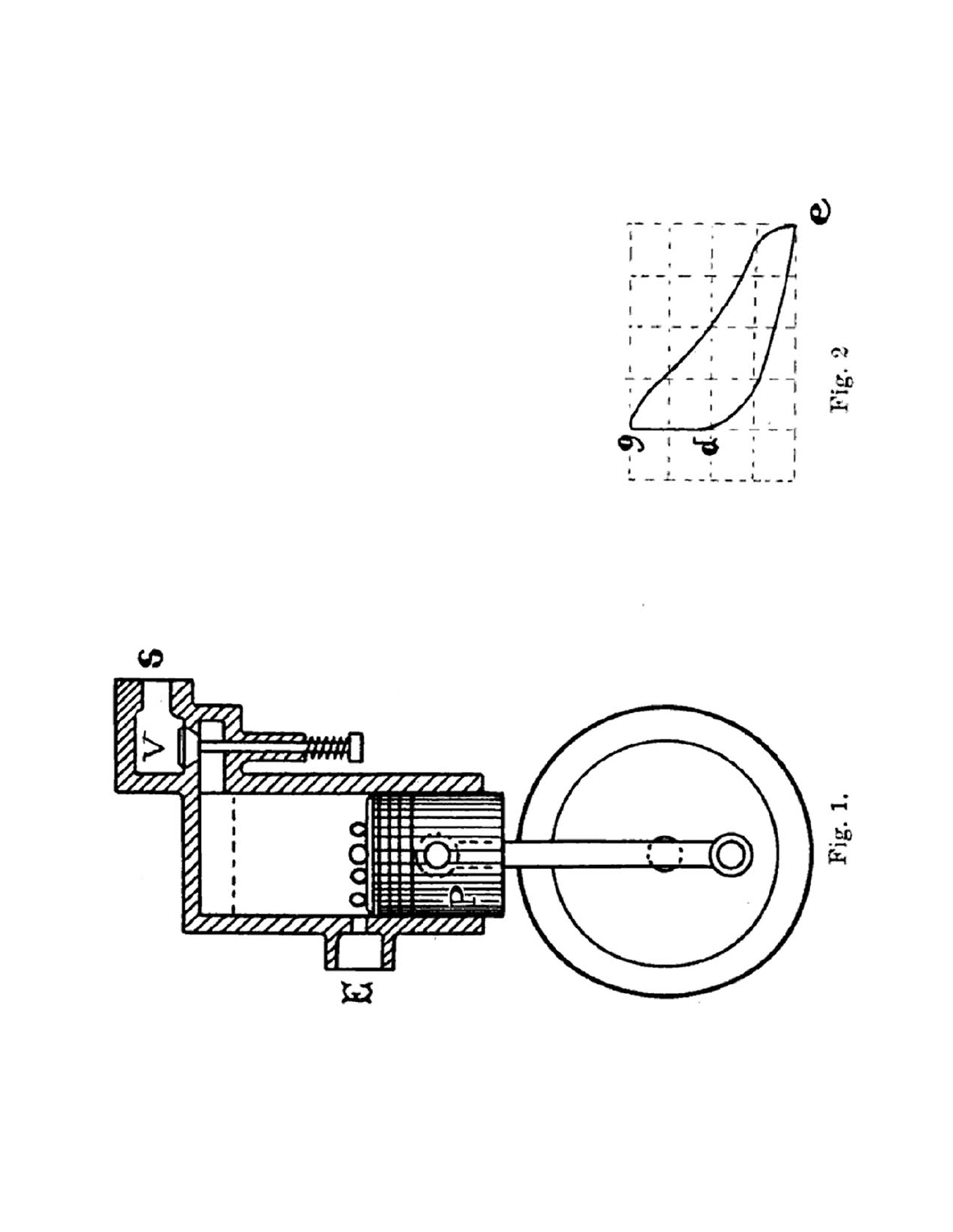Mr. Greene: —What steam pressure?

Prof. Thomson: —160 pounds, anywhere between 160 and 200 pounds. No doubt it can be made to run with higher pressures. There is no question about that. It could be run on 300 pounds easily enough. The result of it would be that if we needed engines to equip boats very rapidly in case of a war we could turn such engines out in a very short time. We need not wait to make elaborate compound condensing engines. This small engine does not condense at all; the escape is outwardly to the air. We made careful brake tests, driving a dynamo and loading the dynamo, and against the results of test is the transmission by a chain and the bearing on which the dynamo ran. That is, we really ought to allow about five per cent more, which would bring the steam down to about 19 ½ pounds per brake horsepower hour. With a large engine I see no reason why it should not go down to something like 15 or 16. Surely we ought to gain something with increase of size. But notice the conditions. The conditions are such that there is no re-traversing of passages, no re-traversing of even the cylinder portion. The steam enters, goes forward and out, and it is running steadily forward, so that we do not have any of those inter-actions that use up energy.

We have a temperature gradient from one end to the other of steam cylinder. We use superheated steam, highly superheated if we please, because the engine is like the gas engine which can use flame. We have run it at all degrees from moderate superheating up to red heat. The engine has been operated with the steam pipe red hot right up to the engine, but our tests were made when it was at a moderate superheat.

MR. Townsend Wolcott: —I would like to ask Prof. Thomson if there is anything equivalent to variable cut-off in this type of engine.

Prof. Thomson: —Yes; we have a variable cut-off, although we usually run it at full load with a very small time for feeding steam. In starting, we of course give steam during a good portion of the stroke of each of the four cylinders. In order to get continuous torque in this case, we give it for about twothirds of the stroke.

Mr. Wolcott: —One of the chief drawbacks to the ordinary gas engine is that there is very little speed regulation, and then when running too fast a stroke is lost and it doesn't take gas on that stroke.

Prof. Thomson: —There is no difficulty whatever in this case. We have in fact a variable cut-off arrangement whereby we can give a little more or a little less steam or run on compression alone for a few revolutions.

Lieut. Walling: — 1 have listened with much pleasure to the instructive paper read before the Institute this evening, and being here in the capacity of a listener, without expectation of taking any part in the discussion, my remarks on the subject of the lecturer's paper, a subject with which I have been intimately associated for the past two years, must be more brief than I should desire. In all the discussions which come up regarding electrical installations on board ship there are a great many things to be considered that 1 do not think are understood in commercial life, for electric appliances of all kinds have their severest tests in naval installation.

In regard to the *Minneapolis* and the use of steam and coal for auxiliaries; we have made several tests on board ships on dynamo engines for water consumption. I am not aware that it is known to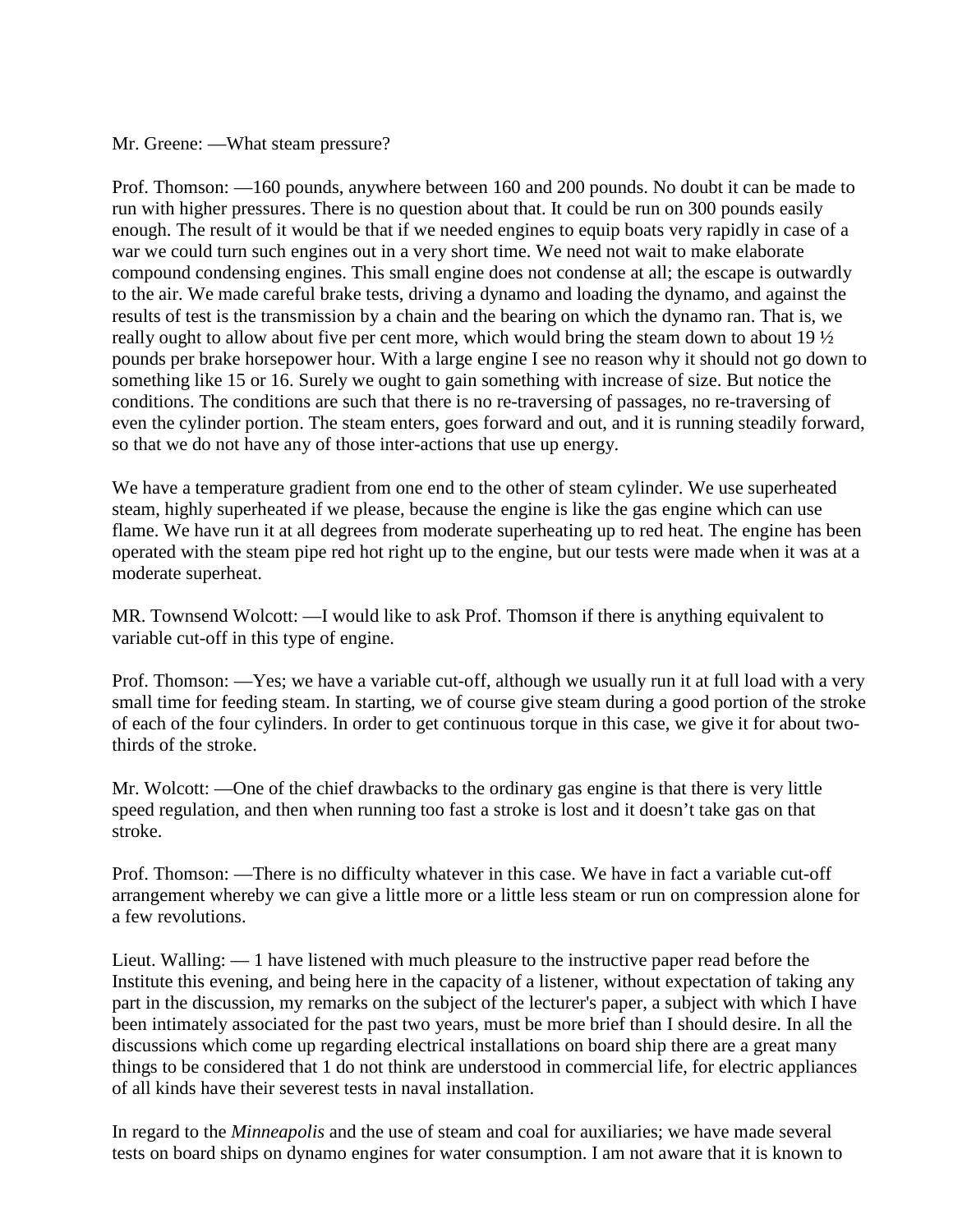the Institute but we have gone through a long series of types of engines each tending toward better efficiency and are now using the tandem compound. We are now getting an efficiency of about 21 pounds per indicated horse-power and about 30 to 32 per kilowatt hour. We started out with engines that I think must have, on original tests, given about 65 pounds per indicated horse-power, and have later come down to about 48 on the improved types. The *Minneapolis* had pistons that were not packed and wore badly. They were of rather soft material. The steam short-circuited from one side of the piston to the other. In a similar type of engine, almost the same type, used on the *Marblehead* there was 125 per cent, increase in a period of two years. You cannot get good coal economy with that kind of an engine. We repaired the Marblehead engines, packed the pistons, and have never had any like trouble since. We took the matter up then with the company which made the engines. They have since packed pistons and their engines have done very well.

The case of the *Marblehead's* engines has been repeated in a number of ships and, until I heard the data given in this paper, I was not aware that the economy of other auxiliaries had ever been effectually tested.

The installation of electrical appliances for working all auxiliaries on board ship will, I think, be very general within the next two years. There are, however, two types which we will be rather slow in changing from steam drive, namely, the anchor gear-windlass or capstan — and the steering gear. It is still a question as to the availability of motors for their use. Motors will answer for most, of the uses in commercial life; but for anchor use, when a ship is pitching badly in a heavy sea and her anchor must be weighed, the motor may or may not be reliable, and we cannot take the chance that it may not. It is mainly a question of application. With steering gear a similar condition obtains from the "kicking" of the helm in heavy weather.

## page 39 **[Communicated after Adjournment by Mr. George Hill.]**

Professor Elihu Thomson's discussion of Mr. S. Dana Greene's paper "Electricity on Board Ship" presented at the meeting of January 25th, 1899, calls for a comment on certain statements made, which in the opinion of the writer are not borne out by the facts. The intimation is made that a simple single acting non-condensing steam engine can be made by a slight change from the standard design as economical as a triple-expansion condensing engine. The principle of the change is indicated by Professor Thomson in the statement that "I must imitate the cycle of the gas engine in steam, and then I would get high efficiency with other advantages." The cycle of a gas engine as ordinarily understood is as follows:

The admission of a certain amount of mixed gas and air during the forward stroke of the piston; the compression of this gas and air during the returning stroke of the piston; the explosion of this compressed mixture at the instant that the piston begins to move forward, the sweeping out of the products of this explosion on the return stroke of the piston, and the drawing in of a new charge of gas and air with the forward stroke beginning a new cycle. The cycle therefore occupies two complete revolutions, one of which may be called a working revolution and the other an idle one. Nothing in the engine described by Professor Thomson approaches this. In describing the action of the engine he says "now instead of reversing the motion of our steam as it enters back of the piston and throwing it back to the heated surfaces in exhausting, we are careful never to throw it back, but always let it go forward." Such a statement seems very curious from so eminent a source; the steam must act expansively; as a consequence the entire cylinder is filled with steam during the entire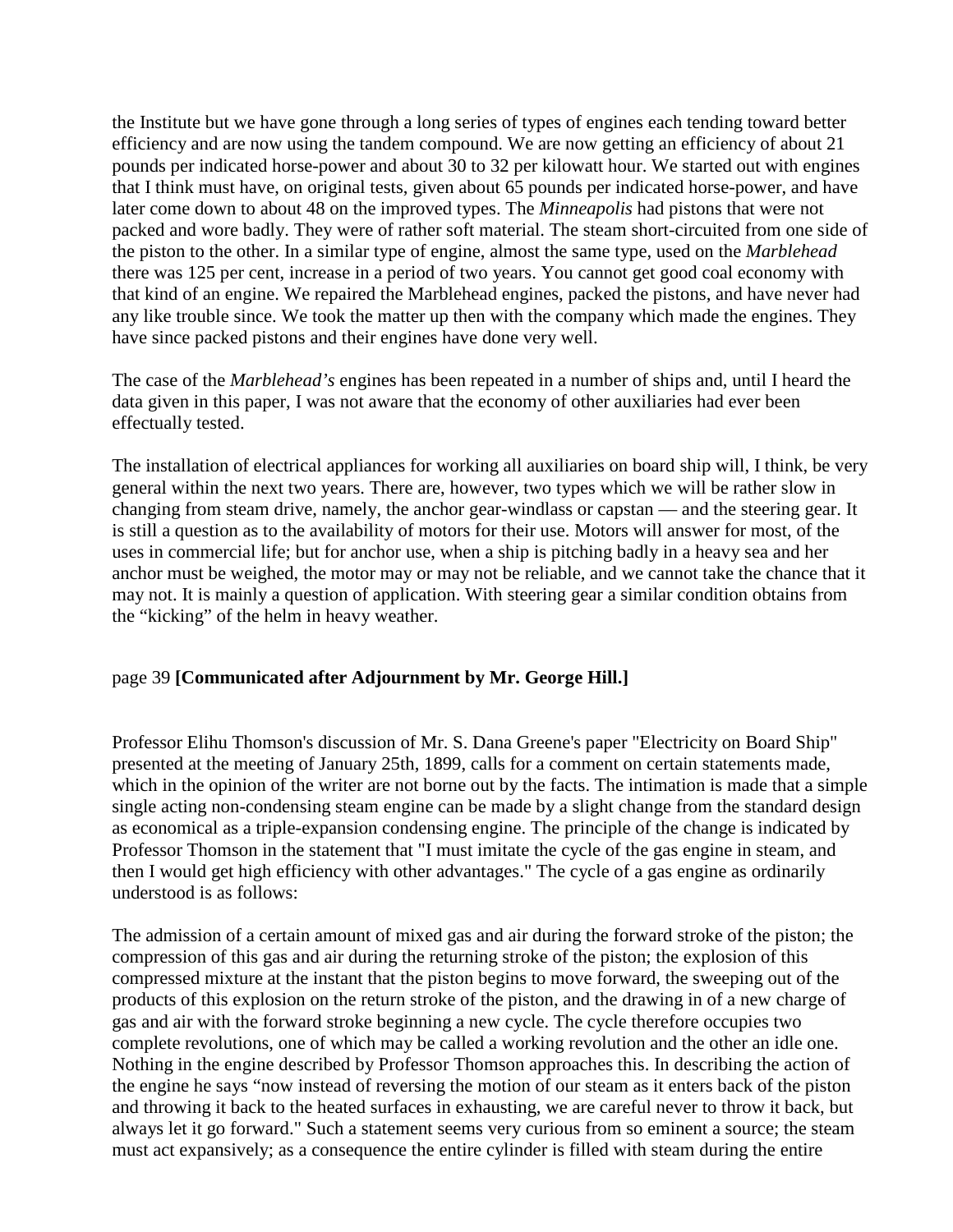forward stroke at a constantly decreasing pressure and consequently a decreasing temperature. When the return stroke begins, the cylinder is filled with steam at atmospheric pressure and this steam is compressed giving the compression line shown in Fig. 2. The entire cylinder being filled with steam of a given temperature at the point of release, it really makes no difference at which end of the cylinder the steam is withdrawn. As a consequence, the engine is no different in principle from the Westinghouse engine. The steam consumption

per horse-power hour seems very low, and would be remarkable, if it were ordinary steam at 160 lbs. pressure without superheat, but Professor Thomson states that superheated steam is used, without stating the number of degrees of superheat, which accounts for the low water consumption. If he had expressed the efficiency of the engine in heat units actually utilized, or in pounds of coal of a stated composition per horse-power hour, the result would have appeared very different. The available heat in steam at 160 lbs. gauge pressure, expanded to atmospheric pressure is 46 H. U. per pound, each degree of superheat adding to the available energy a considerable percentage, which percentage is greater than that due to an increase of one pound in pressure, but both require the expenditure of energy either by the consumption of coal or otherwise, and must be accounted for in stating the economy of the engine. Something too must be allowed for the fact that the engine tested was new, and probably a great deal of pains taken to eliminate all waste. In conclusion it would seem desirable to obtain much more data in regard to the engine and its operation before we flatter ourselves that any material advance has been made in steam engineering by either Professor Thomson or M. Serpollet.

NEW YORK. MARCH 28TH. 1899.

# **[A Reply by Prof. Elihu Thomson to Mr. Hill's comments on his discussion of Mr. S. D. Greene's paper on "Electricity on Board Ship."]**

I am too busy to enter into a lengthy discussion with Mr. Hill on the points raised by him, but will venture, for the present, the following remarks:

My comments following Mr. Greene's paper were made offhand, and were not prepared in advance. They had necessarily to be brief, and nearly as possible to the point. I certainly did not intend to indicate that the best results of triple expansion engine practice were likely to be excelled by the simple form of engine which I described. But that the effects of simple engines could be made to approach more nearly the highly economical results of more complex types is evident when it is borne in mind that our simple engine of only five and a fraction horsepower, in reality composed of four simple engines of little over one H.P. each, when tested, gave results in water consumption not greatly differing from those of tests of engines of hundreds of horse-power in compound condensing types. A factor in the cost of power is interest, wear and tear and depreciation, which are manifestly the less, the simpler and cheaper the engine, other things being equal. Mr. Hill finds fault with my comparison of the cycle of the small engine with that of a gas engine, seemingly ignoring those types of single cylinder gas engine which make one explosion every revolution. He must admit, however, that in the simple engine, an action is produced every revolution which in the type of gas engine he selects for comparison is only produced for every other revolution, and that in consequence the simple steam engine described has the advantage of less friction and negative work. Besides, I was speaking only in general terms when I referred to the gas engine cycle, and merely as an assistance to the understanding of the actions in the simpler engine itself.

We have indeed to be thankful that:—"Nothing in the engine described by Prof. Thomson approaches" the *idle* revolution of the four stroke cycle of the gas engine. I am surprised at Mr. Hill's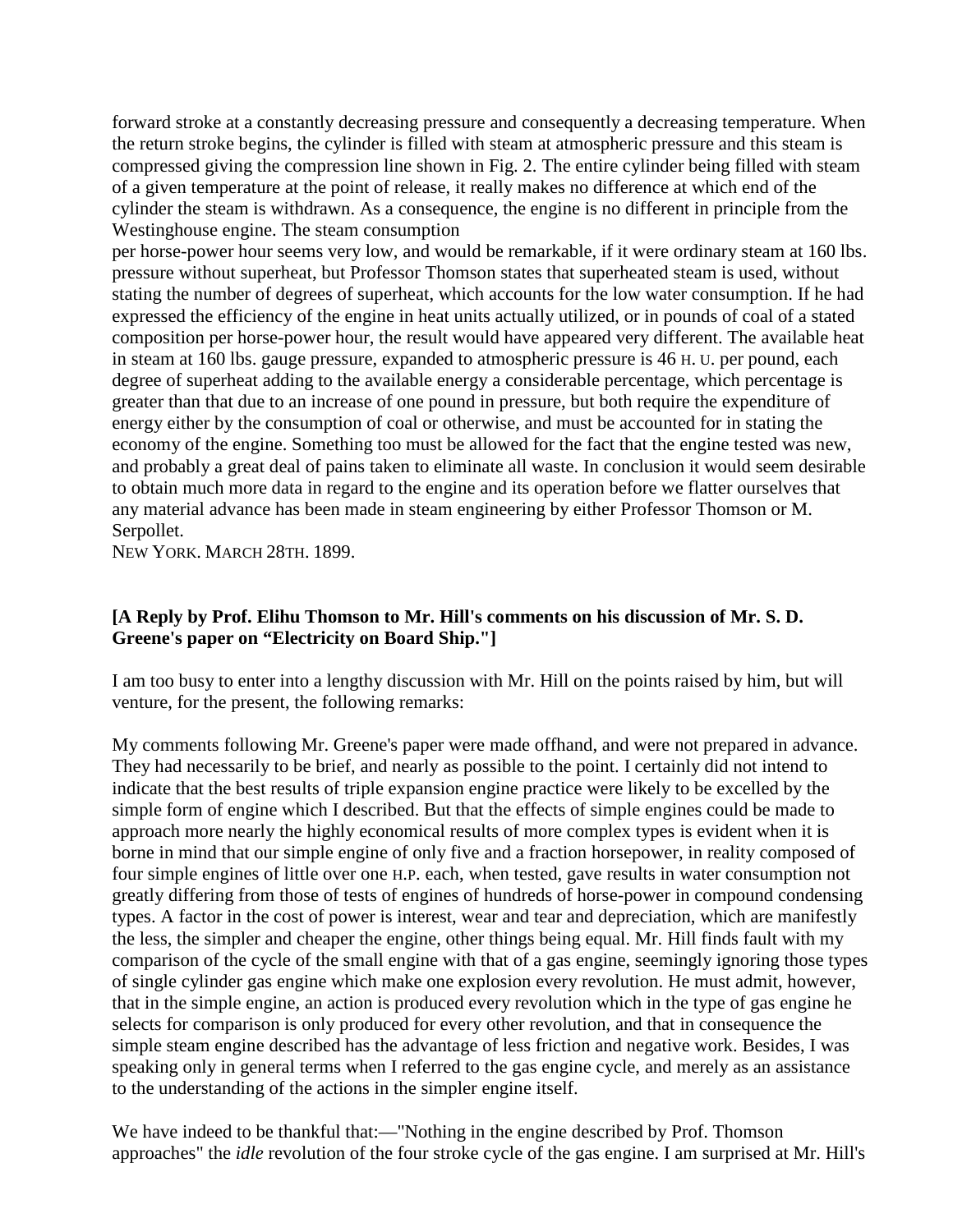not understanding what was meant by the statement I made in the words; "throwing it back to the heated surfaces in exhausting," etc. He has totally missed the significance of the words *"in exhausting."* Does he find that the steam goes back to the hot end and out of that end *in exhausting?* It does go back (what amount is left of it) *in compressing.* This is so plainly evident as to need no discussion, and it is certainly not a bad feature. It is not a wasteful process, surely.

Does Mr. Hill really think, and can he truthfully maintain that it makes no difference at which end of the cylinder the steam is withdrawn? If one end is hot, as heated by the incoming steam at high pressure, is it economical to discharge steam, *cooled* by expansion and delivery of energy to the moving piston, at the hot end, and so allow the steam in exhausting to run away with useful heat? What a beautifully wasteful process is that which involves the admission of steam between or over surfaces which have just been bathed in cool steam (and perhaps condensed water) leaving the cylinder. I freely admit that the fact of the use of superheated steam, has perhaps something to do with the low water consumption shown by repeated tests, and preparations are being made to test a much larger engine of the same type, with steam in all degrees of humidity, dryness and superheat.

As I was testing an engine and not a *boiler,* I rather preferred to exclude the boiler from the tests, particularly as no means were at hand to do differently. Just why this was the case I cannot stop to explain now. It is true that to obtain hot, dry steam, may mean the communication of more heat units per pound of steam than in the case of wet steam or saturated vapor, but the difference is comparatively slight. The change of state involved in boiling the water is, as Mr. Hill must know, the chief factor in the case, whether the steam be produced in one condition or another.

I cannot admit that: "A great deal of pains was taken to eliminate all waste." The engine was in good condition, of course, but not exceptionally so. Its simple construction permits of relatively easy maintenance. When I made the engine I expected to realize a result of about 30 pounds of dry steam per brake horsepower hour, which in itself would have been roughly about twice as economical a result as is shown in the best tests of such very small engines, of which I was able to obtain any data. I was skeptical of the result of the first tests, and freely expressed my doubts, but by going over the work and watching it personally, while insisting that everything be done to have the errors count against the engine rather than in favor of it, I became convinced that my expectations had been greatly exceeded, and that a result of 20 pounds per horsepower hour, or slightly better than that, had been in fact, obtained, as I have indicated.

It remains to finish and test an engine of larger capacity and to do it under such varied conditions as will be likely to point out the relative values of those features which undoubtedly contribute to the still lower consumption which will probably be obtained.

The small engine tested was designed for automobile work, it being regarded as extremely desirable that but little water and fuel be carried, and but little steam escape during work. The clearance is great and the manner of exhaust and admission such that no trouble is ever experienced with condensed water in starting.

The engine is now in use upon a steam automobile, having a coil-pipe boiler heated by ordinary kerosene. It runs satisfactorily even under the very extreme condition adopted in some experiments with it, of a steam supply-pipe at a bright red heat. But this is, of course, abnormal and only indicates the wide range in character of steam which is permissible. That it is not injured by excessive heat in the steam supplied, is due, doubtless, to the poppet valve admission and the extremely early cut-off which permits the entrance of only a momentary puff of hot steam when the piston is full in.